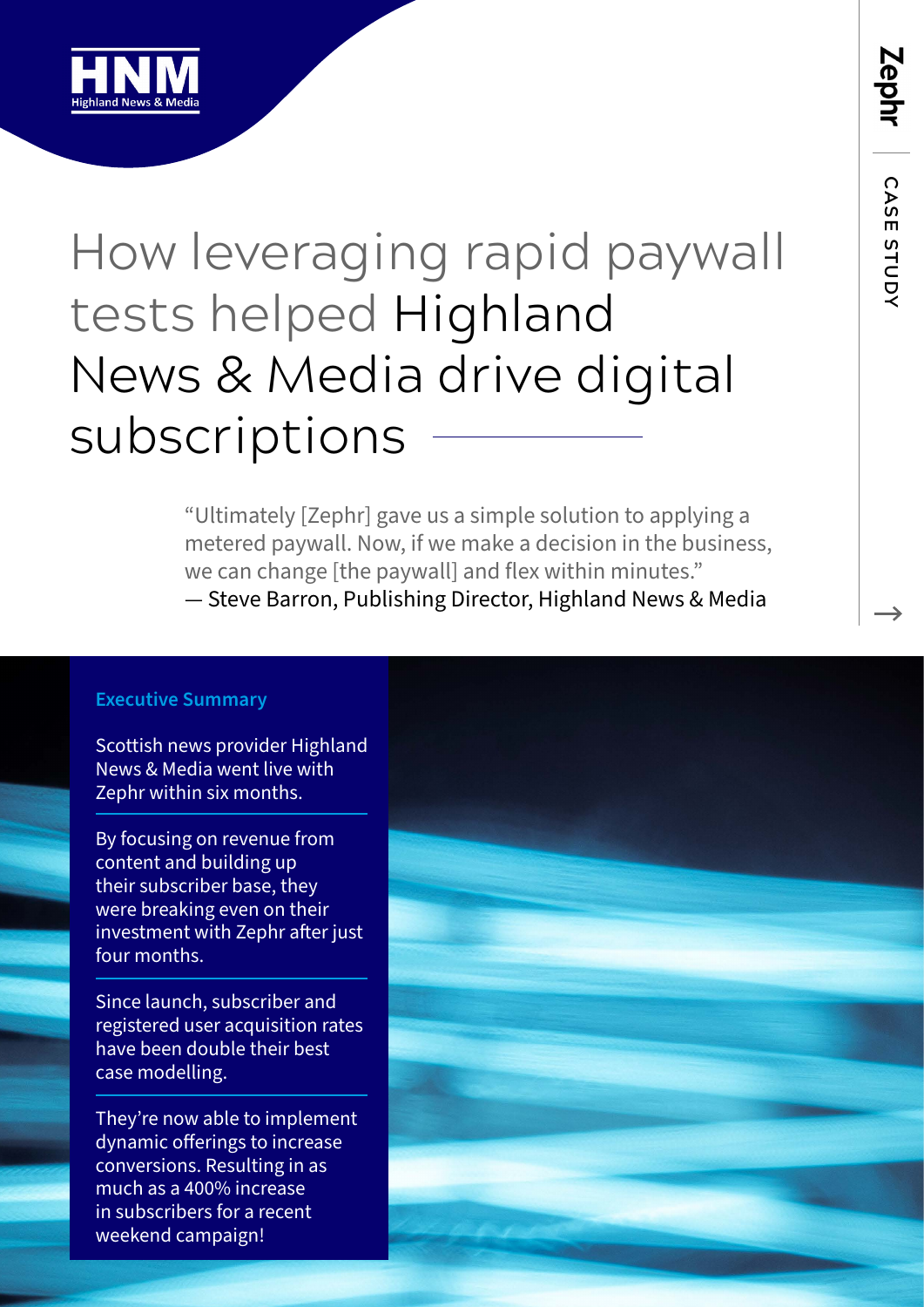

## Introduction

[Highland News & Media](https://www.hnmedia.co.uk/) prides itself on sharing impartial, trusted local news that informs, entertains and enriches people's lives in the communities they serve. With eighteen newspaper titles across the north and north-east of Scotland, they provide more depth and breadth of news than anyone else in the area.

As many newspaper businesses evolve towards a digital future, Highland News & Media looked to take a long term view of their publishing model.

The ultimate goal of this decision was to aim for a sustainable and viable digital business model that would future proof the business.

Knowing that print advertising was more at risk due to shifts in the industry, they embraced a digital subscription model. This meant focusing their strategy on increasing the share of revenue that comes directly from their online content.

# Challenge

As with many newspaper publishers, the recent changes in the industry presented a new challenge for Highland News & Media that required the business to pivot. With fewer people purchasing print newspapers, they explored other ways the business could thrive. This business pivot required a cost-effective solution that they could launch quickly.

With limited digital capabilities to sell content online and without having an in-house tech team, it was challenging to reach a goal where online content made up the vast majority of revenue.

All of their content as of yet was open-access, meaning they were missing out on the opportunity to collect valuable first-party data and build a subscriber base.

Launching a business project that centred around regular subscriber revenue required a platform that allowed Highland News & Media to track the quality of their page views, provide a personalised user experience for every reader, and encourage engaged readers to pay for content.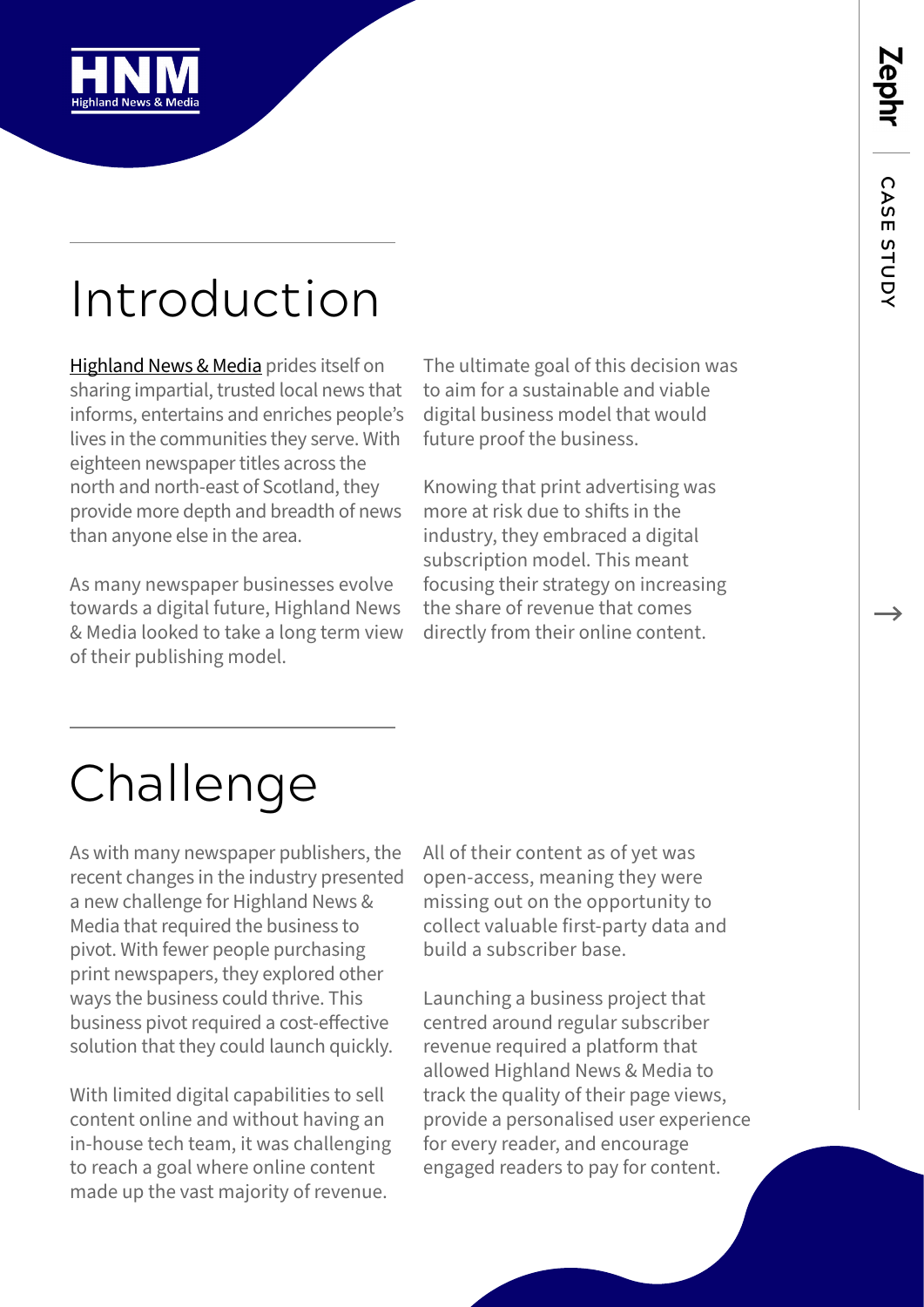

# Solution

Being a small team, Highland News & Media needed to employ a flexible solution that didn't need tech expertise to manage. They didn't have an inhouse technical expert and wanted to avoid relying on hiring one to update the system, as this could have caused a point of failure for the business.

"The simplicity of operating [Zephr], the fact you don't need to be a tech expert to use it, and the no up-front development fee were clear factors when choosing Zephr as a platform." — Steve Barron, Publishing Director

With the help of [Zephr's intuitive](https://www.zephr.com/subscription-experience-platform)  [platform,](https://www.zephr.com/subscription-experience-platform) Highland News & Media were able to develop a subscription strategy based around asking their most engaged readers to pay for digital content. The solution was to implement a metered paywall across their platforms that could be operated and managed without much tech expertise, and could be altered quickly if new strategic direction required a change.

"Ultimately [Zephr] gave us a simple solution to applying a metered paywall. Now, if we make a decision in the business, we can change [the paywall] and flex within minutes."

— Steve Barron, Publishing Director

Implementing paywalls across both their websites and app enabled them to collect data from multiple devices and build a more complete picture of conversion activity, ready for optimisation and testing.

"One of the challenges in our business was understanding data, where to get it and how to analyse it. [Thanks to zephr] we're getting better at that and we're constantly testing and making changes to what we're doing and trying out different strategies."

— Steve Barron, Publishing Director

Testing their pricing strategy with Zephr's Rules Builder allowed them to optimise and alter their paywalls depending on shifts in business objectives or changes they saw in user behaviour.